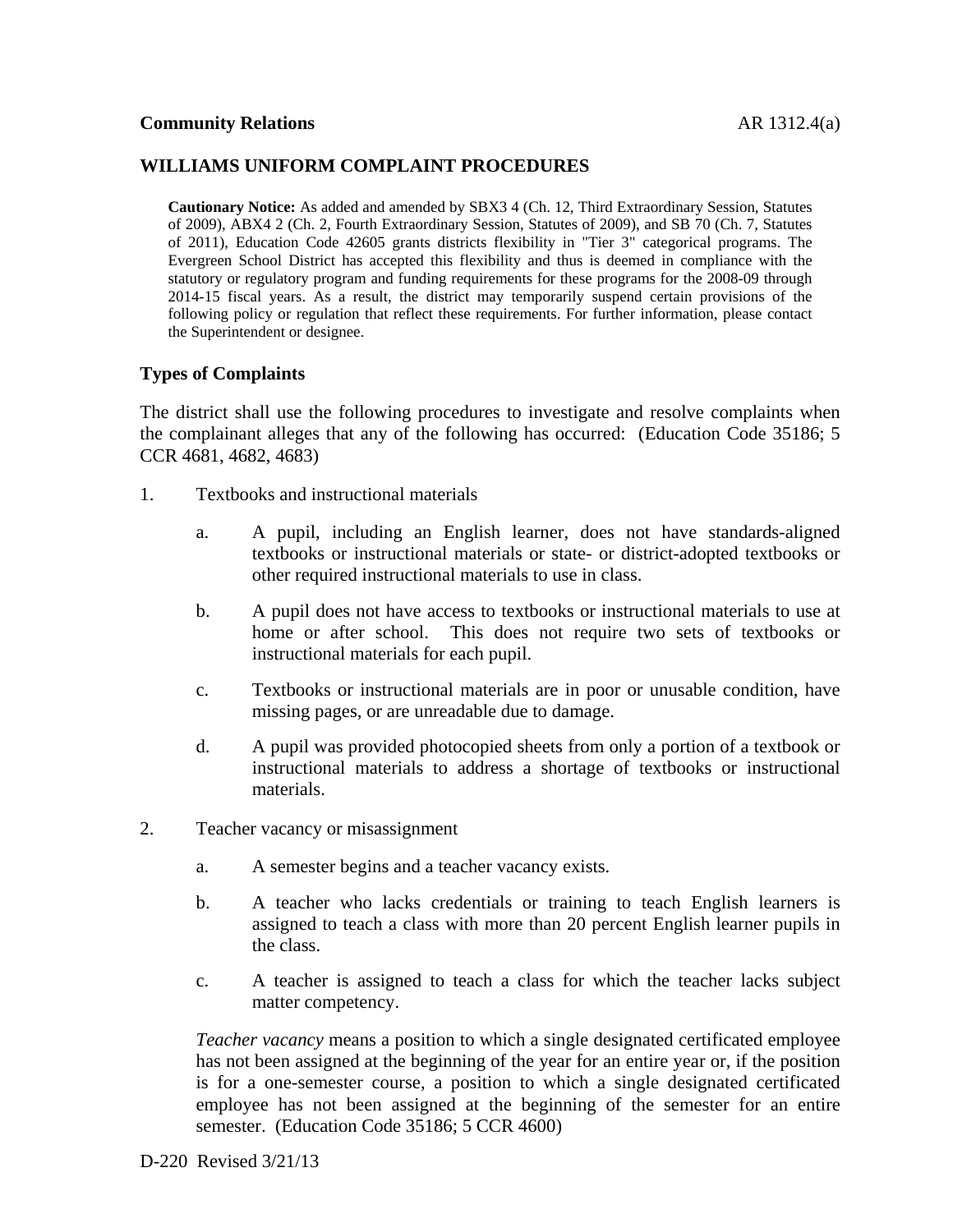# **WILLIAMS UNIFORM COMPLAINT PROCEDURES** (continued)

*Beginning of the year or semester* means the first day classes necessary to serve all the pupils enrolled are established with a single designated certificated employee assigned for the duration of the class, but not later than 20 working days after the first day pupils attend classes for that semester. (5 CCR 4600)

*Misassignment* means the placement of a certificated employee in a teaching or services position for which the employee does not hold a legally recognized certificate or credential or the placement of a certificated employee in a teaching or services position that the employee is not otherwise authorized by statute to hold. (Education Code 35186; 5 CCR 4600)

- 3. Facilities
	- a. A condition poses an emergency or urgent threat to the health or safety of pupils or staff.

*Emergency or urgent threat* means structures or systems that are in a condition that poses a threat to the health and safety of pupils or staff while at school, including, but not limited to, gas leaks; nonfunctioning heating, ventilation, fire sprinklers, or air-conditioning systems; electrical power failure; major sewer line stoppage; major pest or vermin infestation; broken windows or exterior doors or gates that will not lock and that pose a security risk; abatement of hazardous materials previously undiscovered that pose an immediate threat to pupils or staff; structural damage creating a hazardous or uninhabitable condition; or any other condition deemed appropriate. (Education Code 17592.72)

 b. A school restroom has not been cleaned, maintained, or kept open in accordance with Education Code 35292.5.

 *Clean or maintained school restroom* means a school restroom has been cleaned or maintained regularly, is fully operational, or has been stocked at all times with toilet paper, soap, or paper towels or functional hand dryers. (Education Code 35292.5)

*Open restroom* means the school has kept all restrooms open during school hours when pupils are not in classes and has kept a sufficient number of restrooms open during school hours when pupils are in classes. This does not apply when the temporary closing of the restroom is necessary for pupil safety or to make repairs. (Education Code 35292.5)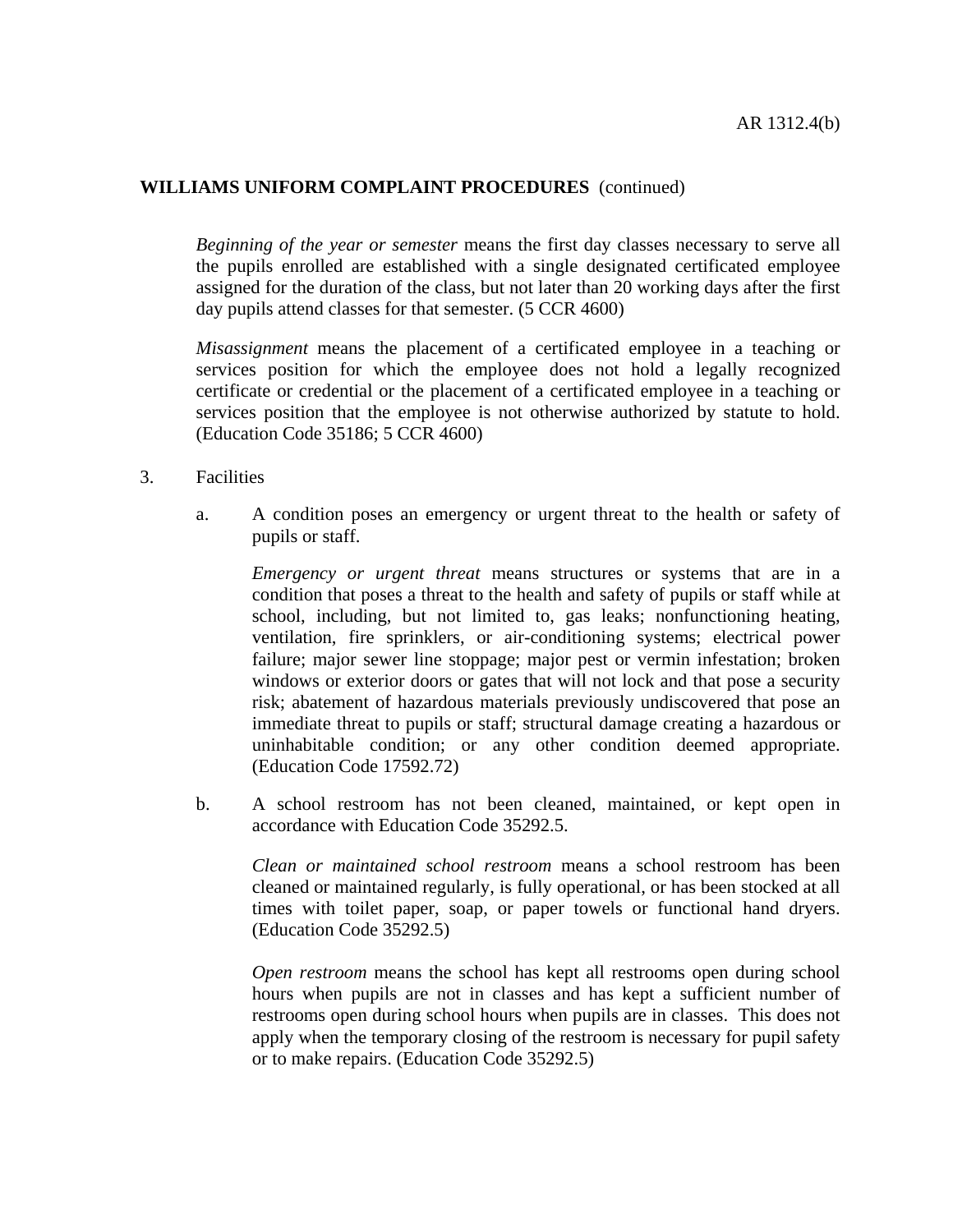# **WILLIAMS UNIFORM COMPLAINT PROCEDURES** (continued)

#### **Filing of Complaint**

A complaint alleging any condition(s) specified in items #1-3 in the section entitled "Types of Complaints" above shall be filed with the principal or designee at the school in which the complaint arises. The principal or designee shall forward a complaint about problems beyond his/her authority to the Superintendent or designee in a timely manner, but not to exceed 10 working days. (Education Code 35186; 5 CCR 4680)

#### **Investigation and Response**

The principal or designee shall make all reasonable efforts to investigate any problem within his/her authority. He/she shall remedy a valid complaint within a reasonable time period not to exceed 30 working days from the date the complaint was received. (Education Code 35186; 5 CCR 4685)

Complaints may be filed anonymously. If the complainant has indicated on the complaint form that he/she would like a response to the complaint, the principal or designee shall report the resolution of the complaint to him/her within 45 working days of the initial filing of the complaint. If a response is requested, the response shall be made to the mailing address of the complainant as indicated on the complaint form. At the same time, the principal or designee shall report the same information to the Superintendent or designee. (Education Code 35186; 5 CCR 4680, 4685)

When Education Code 48985 is applicable and the complainant has requested a response, the response shall be written in English and in the primary language in which the complaint was filed. (Education Code 35186)

If a complainant is not satisfied with the resolution of a complaint, he/she has the right to describe the complaint to the Board of Trustees at a regularly scheduled meeting. (Education Code 35186; 5 CCR 4686)

For any complaint concerning a facilities condition that poses an emergency or urgent threat to the health or safety of pupils or staff as described in item #3a in the section entitled "Types of Complaints" above, a complainant who is not satisfied with the resolution proffered by the principal or Superintendent or designee may file an appeal to the Superintendent of Public Instruction within 15 days of receiving the district's response. The complainant shall comply with the appeal requirements specified in 5 CCR 4632. (Education Code 35186; 5 CCR 4687)

All complaints and written responses shall be public records. (Education Code 35186; 5 CCR 4686)